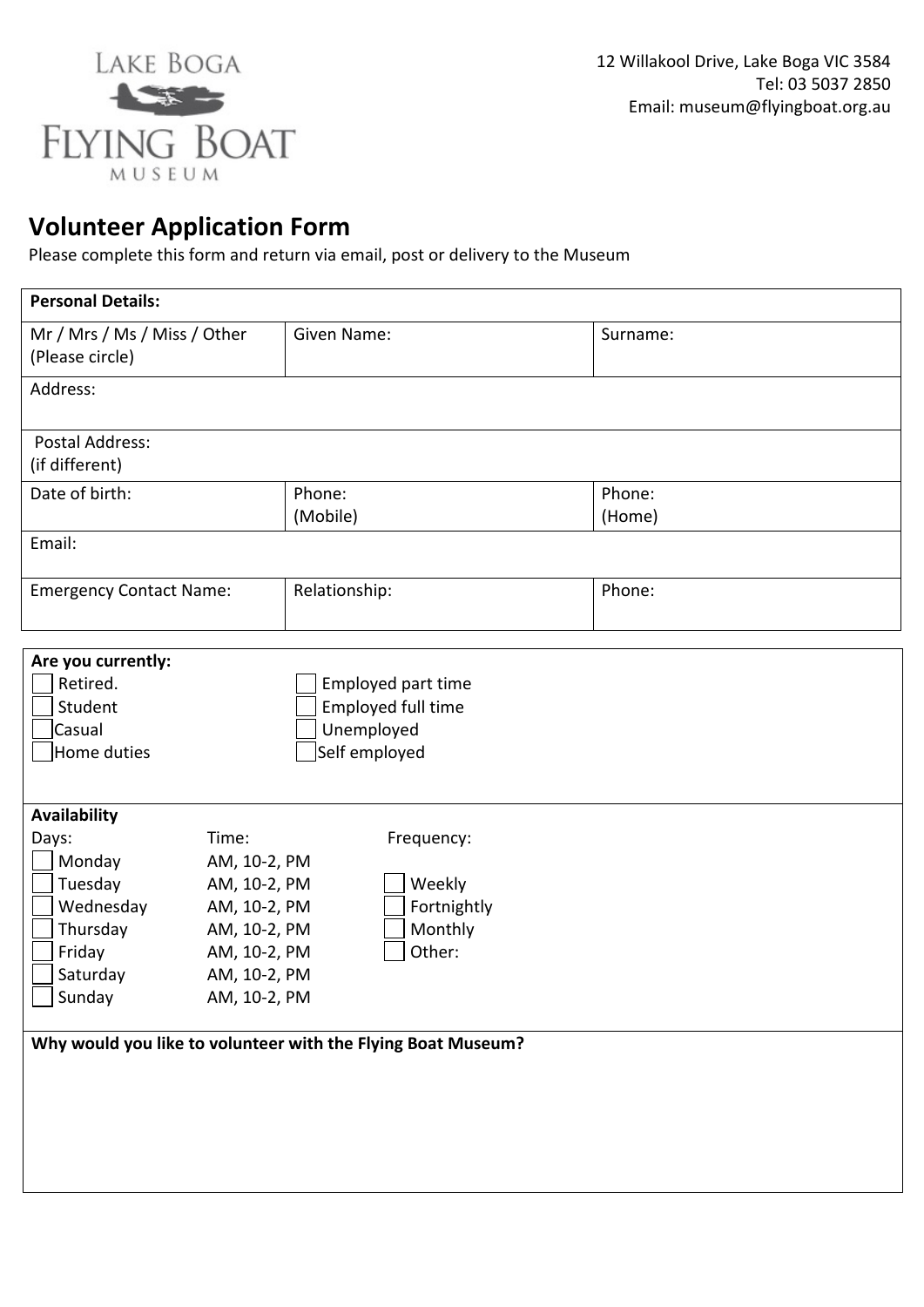| Detail relevant skills, interests and work experience (optional to attach your resume):                                           |              |                      |  |  |
|-----------------------------------------------------------------------------------------------------------------------------------|--------------|----------------------|--|--|
|                                                                                                                                   |              |                      |  |  |
|                                                                                                                                   |              |                      |  |  |
| Do you have a current Working with Children's Check?                                                                              |              |                      |  |  |
| Yes-Check Number:                                                                                                                 | Expiry date: |                      |  |  |
| No                                                                                                                                |              |                      |  |  |
| Do you have a current driver's licence?<br>Yes<br>No                                                                              |              |                      |  |  |
| Do you have access to a registered and insured motor vehicle?                                                                     |              |                      |  |  |
| <b>No</b><br>Yes<br>N/A                                                                                                           |              |                      |  |  |
| Do you have current ambulance membership cover?<br>Yes<br>No                                                                      |              |                      |  |  |
| Can you provide proof of vaccination for Covid-19?<br>No<br>Yes                                                                   |              |                      |  |  |
|                                                                                                                                   |              |                      |  |  |
| <b>References:</b><br>Please provide two references (not family members), including their relationship to you. By providing these |              |                      |  |  |
| details you are agreeing for us to contact them as part of our volunteer recruitment process.                                     |              |                      |  |  |
| Name:                                                                                                                             | Phone:       | Relationship to you: |  |  |
| Name:                                                                                                                             | Phone:       | Relationship to you: |  |  |
| <b>Physical demands declaration:</b>                                                                                              |              |                      |  |  |
| Do you have any pre-existing medical conditions or special needs that may affect the type of work you can do<br>as a volunteer?   |              |                      |  |  |
| Yes<br>No                                                                                                                         |              |                      |  |  |
|                                                                                                                                   |              |                      |  |  |
| If yes, please outline conditions and or restrictions on work:                                                                    |              |                      |  |  |
|                                                                                                                                   |              |                      |  |  |
|                                                                                                                                   |              |                      |  |  |
| <b>Volunteer declaration:</b>                                                                                                     |              |                      |  |  |
| I agree that all statements contained in this volunteer application have been made by myself and are true<br>and accurate.        |              |                      |  |  |
|                                                                                                                                   |              |                      |  |  |
|                                                                                                                                   |              |                      |  |  |
| Signature of volunteer:                                                                                                           |              | Date:                |  |  |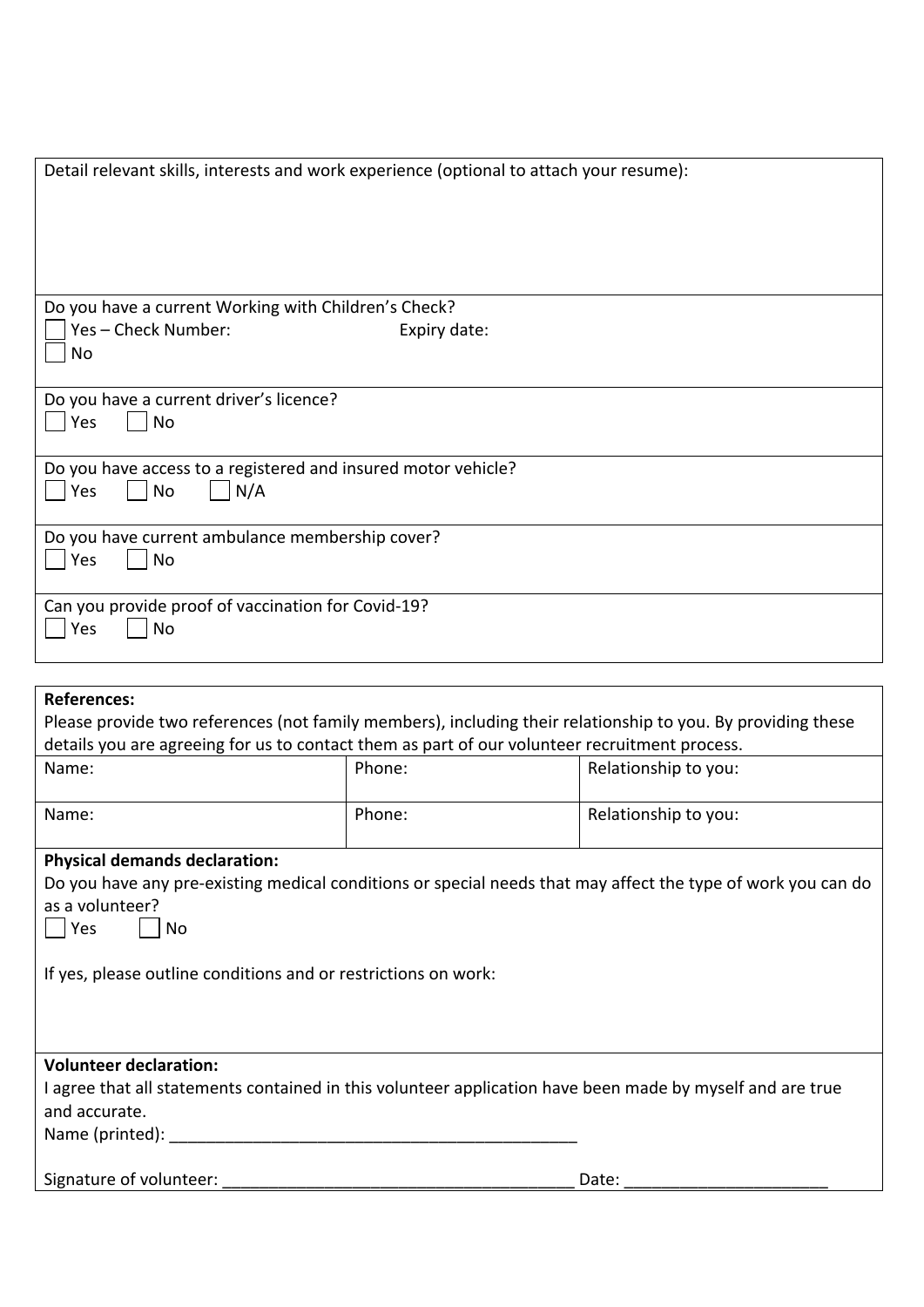## Volunteer Agreement

This agreement is to ensure you have a clear understanding of your involvement and responsibilities whilst engaged in a volunteer capacity.

The position you are a registered volunteer for is:

Location: Your Supervisor is:

I agree to the following conditions and responsibilities:

- 1. To undertake any voluntary activities with Catalina Flying Boat Museum of my own free will, without payment (excludes authorised reimbursements) and in accordance my position duties statement and this agreement.
- 2. I acknowledge that for insurance purposes, I am covered by Catalina Flying Boat Museum's Public Liability Insurance Policy, only whilst I am engaged in activities which are supervised or co-ordinated by Catalina Flying Boat Museum staff.
- 3. I acknowledge that while acting as a volunteer I am covered by limited personal accident insurance cover, subject to the terms and conditions of the policy.
- 4. To perform all volunteer activities, with due care following established practices, procedures and the instructions of Catalina Flying Boat Museum staff. Should I be asked to perform any activity that I feel I cannot carry out proficiently or safely, I will discuss this matter with my Volunteer Supervisor.
- 5. To report any incident, injury, accident, potential hazard or property damage whilst I am volunteering, as soon as practicable, to my Volunteer Supervisor.
- 6. I authorise Catalina Flying Boat Museum representative/staff to seek emergency medical treatment for me in the case of an accident, injury or illness whilst I am engaged in volunteer activities.
- 7. To uphold a positive image of the Catalina Flying Boat Museum at all times, respect any person I associate with in my voluntary role(s) and fully maintain confidentiality and privacy requirements regarding my role(s), any personal details and Catalina Flying Boat Museum information.
- 8. To participate in any relevant training as required by the Catalina Flying Boat Museum and abide by all associated legislation and Catalina Flying Boat Museum policies and procedures.
- 9. To fulfil any requirements relating to the completion of any mandatory screening assessment(s). During my tenure as a volunteer with the Catalina Flying Boat Museum, I will advise my supervisor of any convictions or allegations of any criminal offence against me immediately.
- 10. I grant the Catalina Flying Boat Museum permission to use my likeness, voice and /or words in any media format, to promote the activities of the Museum.
- 11. I accept that the Catalina Flying Boat Museum reserves the right to review my volunteering activity with me and, if necessary, to discontinue my volunteering with the Museum.
- 12. I acknowledge that upon ceasing volunteering with the Catalina Flying Boat Museum, I have no right to any document, collection item or other intellectual property